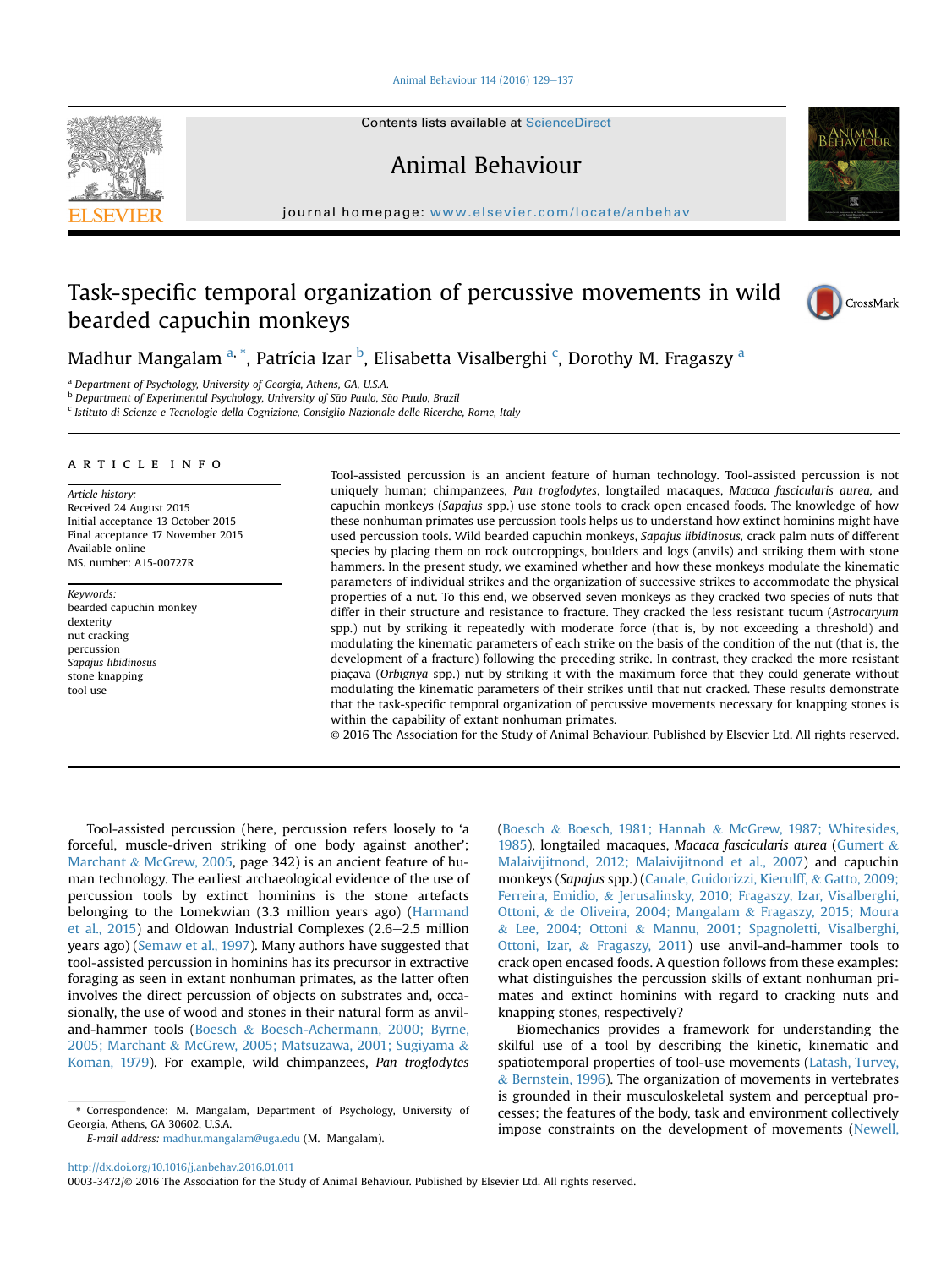[1986](#page-7-0)). The physical structure and physiological make-up of the body impose morphological and/or anatomical constraints. For example, when cracking nuts, chimpanzees mostly hold stone hammers with one hand, but because of their relatively smaller size, capuchin monkeys hold hammers of comparable mass with both hands ([Visalberghi, Sirianni, Fragaszy,](#page-8-0) & [Boesch, 2015\)](#page-8-0). The ergonomic and goal-related features of the task impose task constraints. For example, to crack a nut, one needs to control the following three functional parameters simultaneously: (1) the point of percussion, (2) the angle of percussion and (3) the kinetic energy that initiates a fracture ([Bril et al., 2012\)](#page-7-0) (Fig. 1a). To knap a stone, one needs to control the following five functional parameters simultaneously: (1) the exterior platform angle, (2) the platform depth, (3) the point of percussion, (4) the angle of the blow relative to the platform and (5) the kinetic energy that initiates a fracture ([Bril et al., 2012; Dibble](#page-7-0) & [Rezek, 2009; Nonaka, Bril,](#page-7-0) & [Rein, 2010\)](#page-7-0) (Fig. 1b). Various extraneous factors that may affect the task performance impose environmental constraints. For example, it is easier to initiate and control a conchoidal fracture in isotropic stones than in anisotropic stones, because isotropic stones lack cleavage planes or other inclusions that inhibit the free passage of energy ([Whittaker, 1994](#page-8-0)). Thus, goal-directed movements vary depending on what constraints the features of the body, task and environment impose upon them ([Sporns](#page-8-0) & [Edelman, 1993](#page-8-0)).

Skilfully knapping a stone requires different skills and a different perception of the affordances of the task compared to successfully cracking a nut. For example, inducing a conchoidal fracture when knapping a stone requires precise control over the orientation of the core and the trajectory of the hammer [\(Bril et al., 2012; Dibble](#page-7-0)  $\&$ [Rezek, 2009; Nonaka et al., 2010\)](#page-7-0). However, this precision is not required to crack a nut [\(Bril et al., 2012\)](#page-7-0). One hypothesis is that the differences among nonhuman primates and extinct hominins are a matter of degree, and not categorical; nonhuman primates may be less capable of temporal integration of movements than were extinct hominins and may not be able to control simultaneously as many physical parameters of the task as knapping demands but, nevertheless, show indicators of these skills [\(Bril, Parry,](#page-7-0) & [Dietrich,](#page-7-0) [2015](#page-7-0)). Empirical results on nonhuman primates support this hypothesis. For example, when cracking a macadamia nut, Macadamia integrifolia, or a Brazil nut, Bertholletia excels, chimpanzees modulate the kinematic parameters of their strikes to adapt to stones of different masses [\(Bril, Dietrich, Foucart, Fuwa,](#page-7-0) & [Hirata, 2009;](#page-7-0) [Foucart et al., 2005\)](#page-7-0), and when cracking a tucum nut, wild bearded capuchin monkeys, Sapajus libidinosus (previously known as Cebus libidinosus; [Alfaro, Silva,](#page-7-0) & [Rylands, 2012\)](#page-7-0), modulate the

kinematic parameters of each strike on the basis of the condition of the nut following the preceding strike ([Mangalam](#page-7-0)  $&$  [Fragaszy,](#page-7-0) [2015\)](#page-7-0). The evidence supporting this hypothesis forces us to rethink the emergence and continuity of percussion skills among nonhuman primates and hominins.

In the present study, we examined whether and how wild bearded capuchin monkeys modulate the kinematic parameters of individual strikes and the organization of successive strikes to accommodate the properties of a nut. To this end, we observed the monkeys as they cracked two species of nuts that differ in their structure and resistance to fracture. The most common species of nuts that the monkeys at Fazenda Boa Vista, Brazil (our study site) crack habitually differ considerably in their resistance to fracture: (1) catulé (Attalea spp.; mean ± SD peak-force-at-failure =  $5.15 \pm 0.26$  kN,  $N = 18$ ); (2) tucum (Astrocaryum spp.; 5.57  $\pm$  0.25 kN, N = 12); (3) catuli (Attalea spp.; 8.19  $\pm$  0.35 kN;  $N = 20$ ); and (4) piaçava (Orbignya spp.; 11.50  $\pm$  0.48 kN,  $N = 35$ ; [Visalberghi et al., 2008\)](#page-8-0). These nuts are considerably more resistant to fracture than the orally processed food provided to nonhuman primates in captivity ([Williams, Wright, Truong, Daubert,](#page-8-0) & [Vinyard, 2005](#page-8-0)) and the species of nuts that humans commonly crack, such as almonds, Prunus dulcis (peak-force-at-failure: ca. 0.05–0.5 kN depending on the variety and moisture content; [Aktas,](#page-7-0) [Polat,](#page-7-0) & [Atay, 2007\)](#page-7-0) and walnuts, Juglans regia (ca. 0.5 kN; [Shari](#page-8-0)fian & [Derafshi, 2008\)](#page-8-0). We compared how these monkeys crack tucum and piaçava nuts, which, besides lying at the extremes of the spectrum of resistance to fracture, also differ structurally.

An intact tucum nut has two distinct layers, a soft outer hull (the exocarp and the mesocarp) and a hard inner shell (the endocarp) (mean  $\pm$  SD thickness: 4.12  $\pm$  0.14 mm, N = 12) encapsulating a relatively soft kernel (the endosperm); the hull can be easily detached from the inner shell manually or by using the mouth once it is breached ([Visalberghi et al., 2008](#page-8-0); [Fig. 2](#page-2-0)a, Supplementary Movie S1). It follows that (1) breaching the hull should require less force than cracking the shell; (2) completely breaching a partially breached hull should require less force than breaching an intact hull, and, likewise, completely cracking a partially cracked shell should require less force than cracking an intact shell; and (3) when there is no perceptible change in the physical condition of the nut, another more forceful strike should follow (see [Fig. 3a](#page-2-0)). Accordingly, these monkeys crack a tucum nut by striking it repeatedly with moderate force (that is, by not exceeding a threshold) and modulating the kinematic parameters of each strike on the basis of the condition of the nut (that is, the development of a fracture) following the preceding strike ([Mangalam](#page-7-0)  $&$  [Fragaszy, 2015\)](#page-7-0). In



Stone knapping

Figure 1. Functional parameters of the two percussion tasks: (a) nut cracking; (b) stone knapping.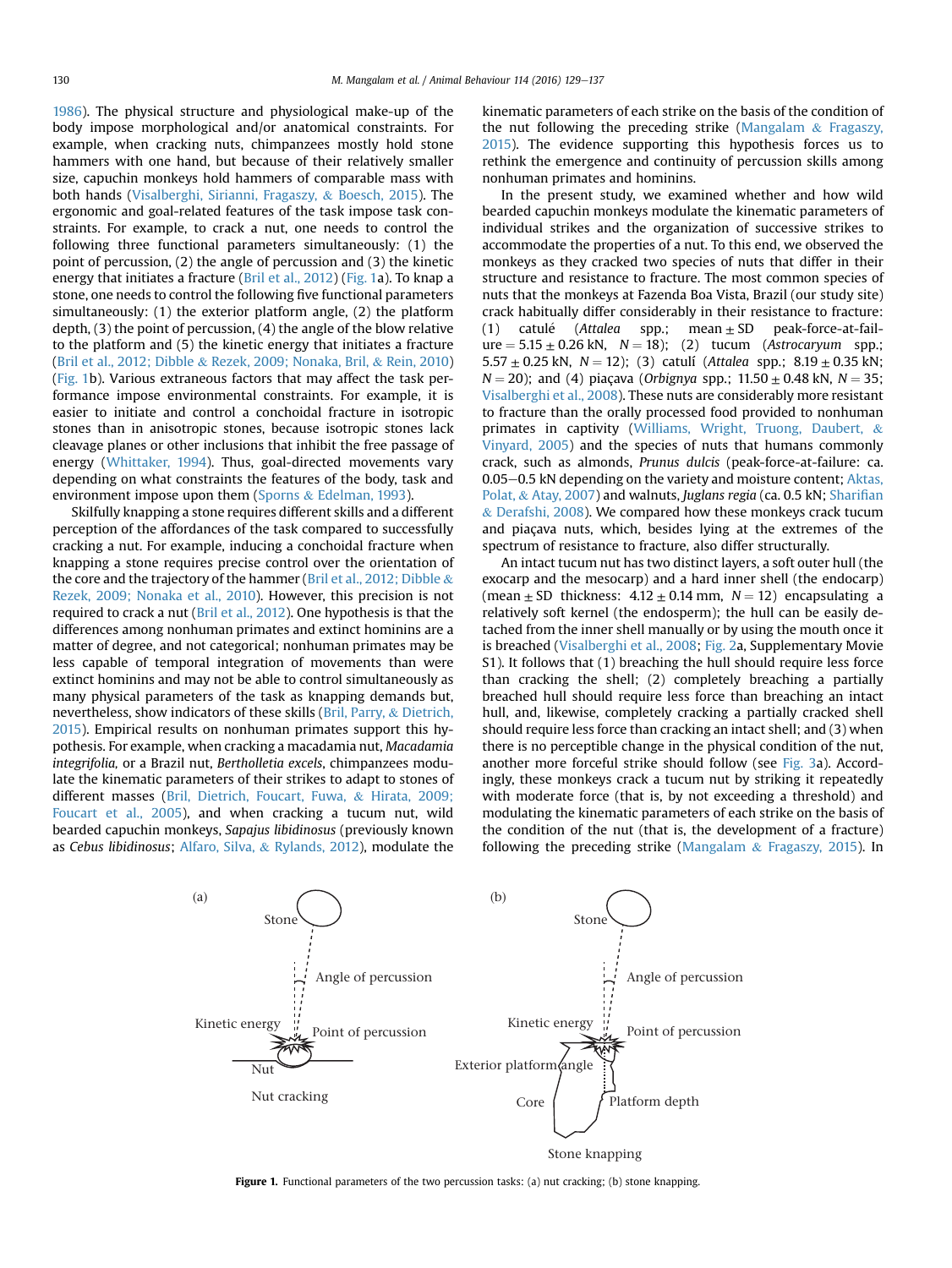<span id="page-2-0"></span>

Figure 2. The two species of nuts: (a) tucum: intact; hull breached partially; hull breached completely; shell cracked partially; shell cracked completely; (b) piacava: intact; whole nut cracked partially; whole nut cracked completely (exposing multiple locules, encapsulating one kernel each); segment cracked partially; segment cracked completely.

contrast, a piaçava nut has a highly resistant shell (the endocarp; thickness =  $7.66 \pm 0.30$  mm,  $N = 35$ ) and is a composite of several locules, each encapsulating one kernel (the endosperm; mean  $\pm$  SD number of locules =  $3.00 \pm 0.18$ , N = 35) (Fig. 2b, Supplementary Movie S2) compared to only one kernel for a tucum nut [\(Visalberghi](#page-8-0) [et al., 2008](#page-8-0)). Piaçava nuts also have an outer hull, which is removed prior to cracking either by the monkeys themselves or more commonly by grazing cattle. We reasoned that (1) completely



Figure 3. Flow charts illustrating the algorithms that we hypothesized that the monkeys would follow when cracking (a) a tucum nut and (b) a piaçava nut.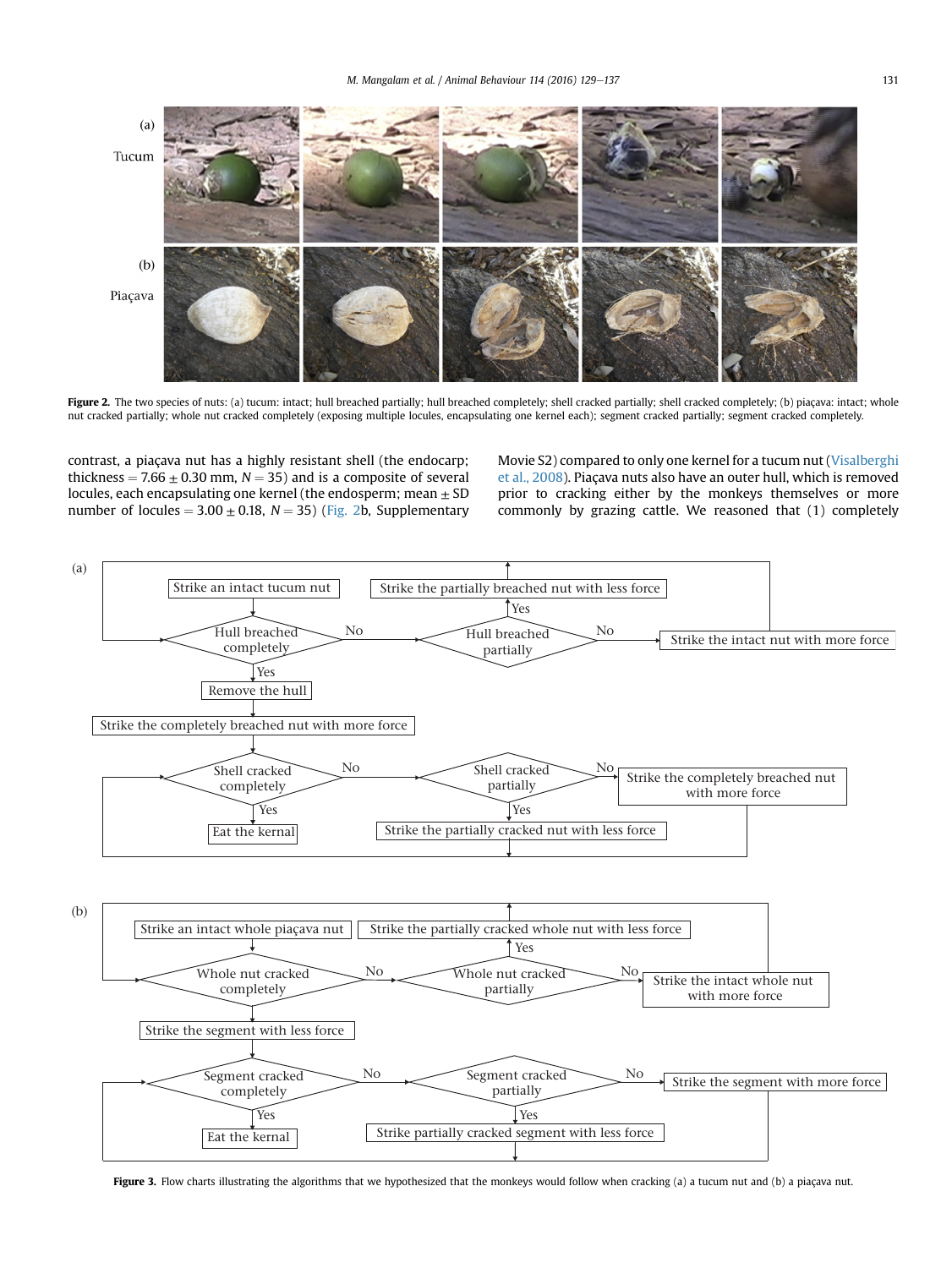<span id="page-3-0"></span>cracking a partially cracked whole piaçava nut (that is, a nut that already has fracture(s)) should require less force than cracking an intact whole nut, and, likewise, completely cracking a partially cracked segment (here, 'segment' refers to a portion of a piaçava nut with at least one locule) of a nut should require less force than cracking an intact segment of a nut; (2) cracking a segment of a nut should require equal or (presumably) less force than cracking a partially cracked whole nut; and (3) when there is no perceptible change in the physical condition of the nut, another equally or more forceful strike should follow ([Fig. 3b](#page-2-0)). However, because of its locular structure and very high resistance to fracture, it might not be feasible to induce and propagate a fracture in an intact whole piaçava nut by striking it less forcefully, even multiple times. Therefore, we expected that the monkeys would crack a piaçava nut by striking it with the maximum force that they could generate without modulating the kinematic parameters of their strikes until that nut cracked.

# METHODS

## Ethics Statement

The Institutional Animal Care and Use Committee (IACUC no. A2012 02-012Y3 A0) at the University of Georgia (Athens, GA, U.S.A.) approved the present experiments.

# Subjects and Study Site

The subjects were seven wild bearded capuchin monkeys (males: three adults, one subadult and one juvenile; females: two adults) (see Results, Table 1) inhabiting the EthoCebus study site at Fazenda Boa Vista in the southern Parnaíba Basin (9°39′S, 45°25′W), Piauí, Brazil. The log anvil and stone hammers that the monkeys used were available at the study site and both tucum and piaçava palms were abundant throughout the home range of these monkeys. We collected the nuts for the present study locally.

# Experimental Procedure

Monkeys at Fazenda Boa Vista use quartzite stones of an average mass of about 1.1 kg ([Visalberghi et al., 2007\)](#page-8-0). However, because monkeys with body mass of less than 3 kg do not attempt to crack a piaçava nut using stones of mass less than about 1 kg ([Liu, Fragaszy,](#page-7-0)  $&$  [Visalberghi, submitted for publication](#page-7-0)), we provided the monkeys with 0.455 kg, 0.539 kg, 1.042 kg and 1.000 kg stones to crack the tucum nuts and a 1.500 kg stone to crack the piaçava nuts. The hulls of the piaçava nuts were already removed when we provided them to the monkeys. Both species of nuts were at the same stage of maturity at which [Visalberghi et al. \(2008\)](#page-8-0) used them to test their physical properties. We placed a stone (0.455 kg, 0.539 kg, 1.042 kg, 1.000 kg or 1.500 kg) next to a log anvil and provided the focal monkey with a whole tucum or piaçava nut, and set up a Canon™ XF100 camcorder approximately 11.5 m away from and perpendicular to the anvil. We videorecorded the monkey from the sagittal plane of view as it cracked the nut, recording multiple nut-cracking sequences for each monkey. For kinematic analysis, at the start of each day, we videorecorded a  $1 \times 1$  m square frame marked with reflective tape at 20 cm intervals by placing it directly above the anvil pit in which the monkeys placed the nuts.

# Data Extraction

A nut-cracking sequence comprises several strikes, with each strike comprising the following three phases: (1) a preparatory prelift phase (holding and manipulating the stone); (2) an upward phase (elevating the stone to a zenith point); and (3) a downward phase (lowering the stone to hit the nut). We used an open source video analysis and modelling tool, Tracker (downloaded from [http://physlets.org/tracker/\)](http://physlets.org/tracker/) to measure the following two kinematic parameters of each strike: (1) the height of the stone from the surface of the anvil at the zenith point (amplitude) and (2) the velocity of the stone at the moment it hit the nut (impact velocity) (see Supplementary Movies S3 and S4). We used the values of these two parameters to determine a third work parameter of each strike: the proportionate work done by the monkey on the stone, using the formula: proportionate work done  $=$  (kinetic energy of the stone at the moment it hit the nut  $-$  potential energy of the stone at the zenith point)/potential energy of the stone at the zenith point. We determined the physical condition of the nut following each strike by the sound of impact between the stone and the nut and by looking at the physical condition of the nut following impact. To test our coding for interobserver reliability, we compared the repeated coding of 12 strikes by the same observer and by two different observers; there was no difference between the repeated coding by the same observer (amplitude: mean  $\pm$  SD absolute difference =  $0.007 \pm 0.008$  m; dependent samples t test:  $t_{11} = 1.173$ ,  $P = 0.266$ ; impact velocity:  $0.133 \pm 0.122$  m/s;  $t_{11} = 0.345$ ,  $P = 0.737$ ) and by the two different observers (amplitude: mean  $\pm$  SD absolute difference = 0.008  $\pm$  0.006 m; dependent samples t test:  $t_{11} = 0.897$ ,  $P = 0.389$ ; impact velocity:  $0.289 \pm 0.631$  m/s;  $t_{11} = 1.100$ ,  $P = 0.295$ ).

#### Statistical Analysis

We used Fisher's exact tests to compare the proportion of the tucum and piaçava nuts that each monkey cracked successfully. We used Mann-Whitney's  $U$  tests to compare the number of strikes that each monkey took to crack a tucum and a piaçava nut. We used

Table 1

Comparison of the proportion of the tucum and piaçava nuts that each monkey cracked and the number of strikes that it took to crack a tucum nut completely and to crack a piaçava nut into two or more segments

| Individual        | Sex | Age class | Body mass (kg) |       | Proportion of the nuts cracked |       | Number of strikes to crack a nut |      |         |                |                    |  |
|-------------------|-----|-----------|----------------|-------|--------------------------------|-------|----------------------------------|------|---------|----------------|--------------------|--|
|                   |     |           |                |       | D                              | D     | T Versus P                       | U    | $N_{1}$ | N <sub>2</sub> |                    |  |
| Mansinho          | M   |           | 3.44           | 12/12 | 9/9                            | 1.000 | $T = P$                          | 27.0 | 12      |                | 0.096 <sup>b</sup> |  |
| Jatobá            | M   | A         | 4.20           | 10/11 | 9/10                           | 1.000 | T > P                            | 6.5  | 10      |                | 0.001              |  |
| Teimoso           | M   | A         | 3.54           | 25/26 | 5/6                            | 0.345 | T > P                            | 26.0 | 25      |                | 0.039              |  |
| Catu              | M   | <b>SA</b> | 2.73           | 11/11 | 4/5                            | 0.313 | T > P                            | 4.5  |         | 4              | 0.021              |  |
| Coco <sup>a</sup> | M   |           | 1.88           | 10/17 | 0/2                            | -     | $\overline{\phantom{a}}$         | -    |         |                | -                  |  |
| Piacava           |     |           | 1.73           | 9/10  | 4/5                            | 1.000 | $T = P$                          | 12.5 | 9       |                | 0.392              |  |
| Dita <sup>a</sup> |     |           | 2.04           | 12/13 | 2/2                            | 1.000 | $\overline{\phantom{a}}$         | -    |         |                |                    |  |

M: male; F: female; A: adult; SA: subadult; J: juvenile; T: tucum; P: piaçava. Significant P values are shown in bold.

Insufficient data.

 $<sup>b</sup>$  After removing an outlier at  $P < 0.05$ .</sup>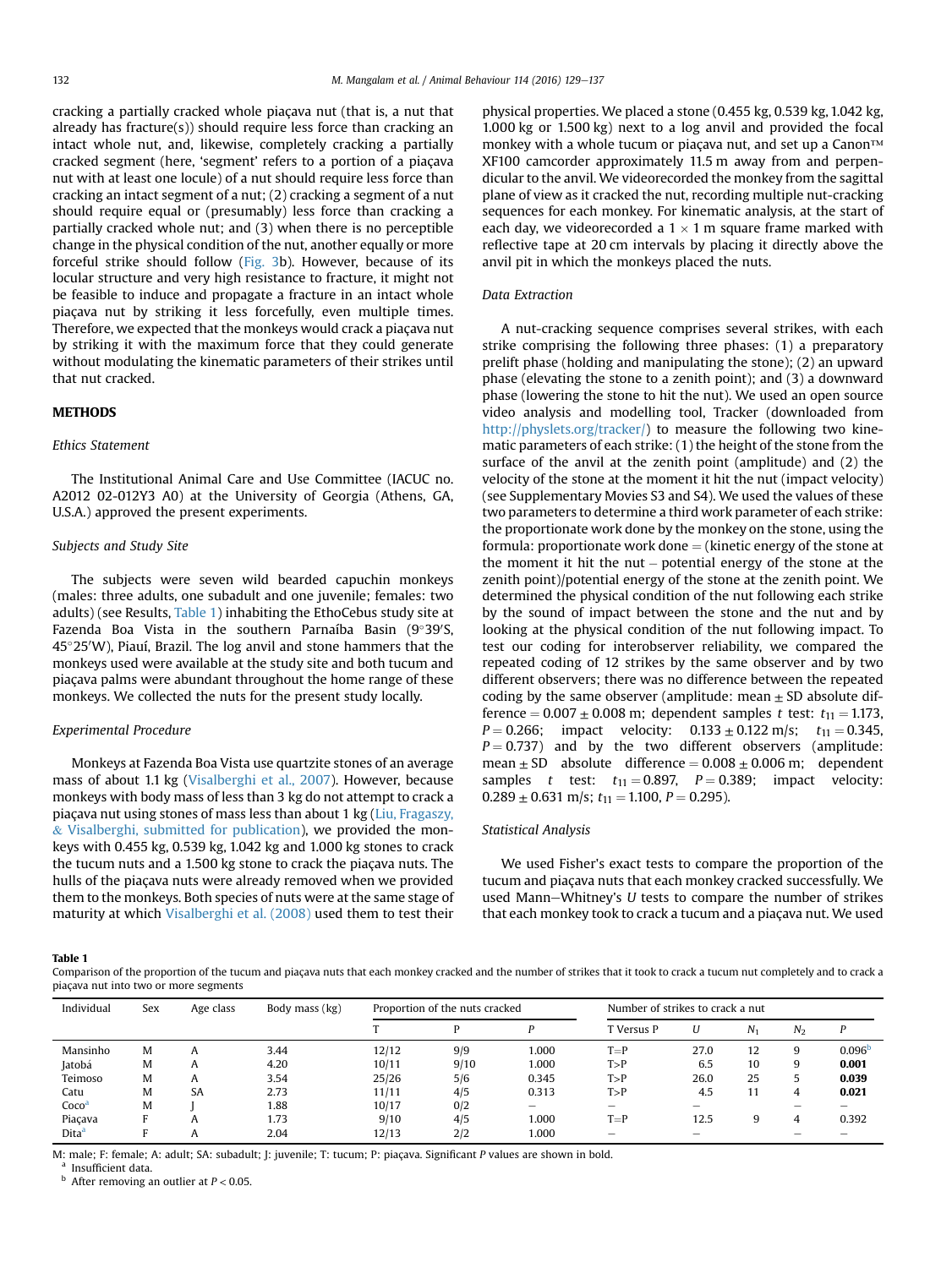

Figure 4. Comparison of the number of strikes that each monkey took to crack a tucum (T) nut and a piaçava (P) nut. Error bars indicate SEs.  $*P < 0.05$ ;  $*P < 0.005$ .

independent samples t tests to compare for each monkey the two kinetic parameters of the strikes (amplitude and impact velocity) when cracking the tucum and piaçava nuts for the first strike of each sequence and for all strikes of each sequence. We used Wilcoxon signed-ranks tests to compare the number of strikes across all tucum and piaçava nuts in which the monkeys modulated or did not modulate the kinematic parameters on the basis of the condition of a nut following the preceding strike. We performed statistical analyses using SPSS 23 (IBM, Armonk, NY, U.S.A.) and used two-tailed tests at the significance level of  $\alpha = 0.05$  (we used nonparametric tests for the data that did not meet the assumptions of normality and equality of variance).

# **RESULTS**

[Table 1](#page-3-0) describes the proportion of the tucum and piaçava nuts that each monkey cracked and the number of strikes that it took to crack a tucum nut completely and to crack a piaçava nut into two or more segments. On the whole, it took the monkeys fewer strikes to crack an intact piaçava nut into two or more segments than to crack a tucum nut completely (Fig. 4, [Table 1](#page-3-0)).

The velocity of the stone at the moment it hits the nut (impact velocity) determines the force of a strike (impact force). Also, a monkey can increase the impact velocity (and thus the impact force) beyond what the potential energy of the stone at the zenith point would predict, by raising the stone higher or exerting more force on the stone when lowering it (that is, by putting work into the stone). When cracking a tucum nut, the monkeys modulated the kinematic parameters of each strike on the basis of the condition of the nut following the preceding strike, according to the four possible outcomes of the strike (hull breached partially, hull breached completely, shell cracked partially or no perceptible change in the condition of the nut; Table 2, Supplementary Movies S3 and S4). In contrast, when cracking a piaçava nut, the monkeys modulated both kinematic parameters of their strikes following only one of the four possible outcomes; when a whole nut was cracked partially, the monkeys reduced the amplitude and impact velocity of the subsequent strike ([Table 3\)](#page-5-0). They did not modulate their strikes when a whole nut cracked completely or when there was no perceptible change in the physical condition of the nut. When a segment of a nut cracked partially, the monkeys decreased the amplitude of the subsequent strike but did not alter the impact velocity of the strike.

Five monkeys cracked at least three tucum nuts and three piaçava nuts; three of these monkeys raised a heavy stone (1.500 kg) higher in the first strike of each sequence when cracking a piaçava nut compared to a lighter stone (0.455, 0.439, 1.042 or 1.100 kg) when cracking a tucum nut [\(Fig. 5a](#page-5-0), [Table 4\)](#page-6-0), and two of these monkeys raised a heavy stone higher across all strikes of each sequence compared to a light stone ([Fig. 5b](#page-5-0), [Table 4](#page-6-0)). Each monkey lowered both the heavy and light stones with equal velocity in the first strike of each sequence [\(Fig. 5](#page-5-0)c, [Table 4](#page-6-0)), but across all strikes of each sequence, they lowered the heavy stone when cracking a piaçava nut with a slower velocity compared to a light stone when cracking a tucum nut ([Fig. 5](#page-5-0)d, [Table 4\)](#page-6-0). Whereas the monkeys put positive work into a light stone when cracking a tucum nut (mean  $\pm$  SE proportionate work done: Mansinho: 0.434  $\pm$  0.277,  $N = 65$ ; Jatoba: 0.474  $\pm$  0.353,  $N = 82$ ; Teimoso: 0.227  $\pm$  0.270,  $N = 145$ ; Catu:  $0.251 \pm 0.309$ ,  $N = 123$ ; Piaçava:  $0.244 \pm 0.215$ ,  $N = 103$ ), they put almost zero or negative work into the heavy stone when striking a piaçava nut (Mansinho:  $-0.063 \pm 0.174$ ,  $N = 60$ ; Jatoba:  $0.030 \pm 0.308$ ,  $N = 32$ ; Teimoso:  $-0.076 \pm 0.271$ ,  $N = 24$ ; Catu:  $-0.120 \pm 0.213$ ,  $N = 26$ ; Piaçava:  $-0.087 \pm 0.164$ ,  $N = 49$ ).

## Table 2

The number of strikes in which each monkey modulated or did not modulate the kinematic parameters on the basis of the condition of a tucum nut following the preceding strike

| Individual | Hull breached partially<br>(Expectation: Decrease) |           |                                                        |           | Hull breached completely<br>(Expectation: Increase) |    |    |                                                     | Shell cracked partially<br>(Expectation: Decrease) |                                                  |    |                                                   | No effect (Expectation: Increase) |                                               |    |                                                         |  |
|------------|----------------------------------------------------|-----------|--------------------------------------------------------|-----------|-----------------------------------------------------|----|----|-----------------------------------------------------|----------------------------------------------------|--------------------------------------------------|----|---------------------------------------------------|-----------------------------------|-----------------------------------------------|----|---------------------------------------------------------|--|
|            | Amplitude<br>$(Z=-2.207)$<br>$N=7$ , $P=0.027$ )   |           | Impact velocity<br>$(Z=-2.214)$<br>$N=7$ , $P=0.027$ ) |           | Amplitude<br>$(Z=-0.846)$<br>$N=7, P=0.398$         |    |    | Impact velocity<br>$(Z=-2.207)$ .<br>$N=7, P=0.027$ |                                                    | Amplitude<br>$(Z=-2.375.$<br>$N=7$ . $P=0.018$ ) |    | Impact velocity<br>$(Z=-2.371.$<br>$N=7, P=0.018$ |                                   | Amplitude<br>$(Z=-2.371.$<br>$N=7$ , P<0.018) |    | Impact velocity<br>$(Z=-2.366$ .<br>$N=7$ , $P=0.018$ ) |  |
|            | D                                                  | <b>ND</b> | D                                                      | <b>ND</b> |                                                     | NI |    | NI                                                  | D                                                  | <b>ND</b>                                        | D  | <b>ND</b>                                         |                                   | NI                                            |    | N <sub>I</sub>                                          |  |
| Mansinho   | 8                                                  | 5         | 11                                                     |           |                                                     | 5  | 6  | 2                                                   |                                                    |                                                  | 8  | $\Omega$                                          | 17                                |                                               | 14 | 6                                                       |  |
| Jatobá     | 9                                                  |           | 10                                                     | 6         | 6                                                   |    | 6  |                                                     | 9                                                  |                                                  | 8  |                                                   | 24                                | 12                                            | 21 | 15                                                      |  |
| Teimoso    | 14                                                 | 10        | 12                                                     | 12        | 14                                                  | 6  | 16 | 4                                                   | 18                                                 | 3                                                | 21 | $\Omega$                                          | 33                                | 21                                            | 31 | 13                                                      |  |
| Catu       |                                                    |           | 8                                                      | 6         |                                                     |    |    | 5                                                   | 9                                                  |                                                  |    |                                                   | 45                                | 27                                            | 44 | 28                                                      |  |
| Coco       | 10                                                 |           | 9                                                      | 8         | 6                                                   | 6  | 6  | 6                                                   | 8                                                  |                                                  |    |                                                   | 58                                | 38                                            | 57 | 29                                                      |  |
| Piacava    | 9                                                  |           |                                                        |           |                                                     | 6  | 6  |                                                     | õ                                                  |                                                  | 8  |                                                   | 42                                | 21                                            | 40 | 23                                                      |  |
| Dita       |                                                    |           | 8                                                      |           | 10                                                  |    | 9  |                                                     | 10                                                 |                                                  | 9  |                                                   | 39                                | 30                                            | 40 | 29                                                      |  |

D: decreased; ND: not decreased; I: increased; NI: not increased. Significant P values are shown in bold.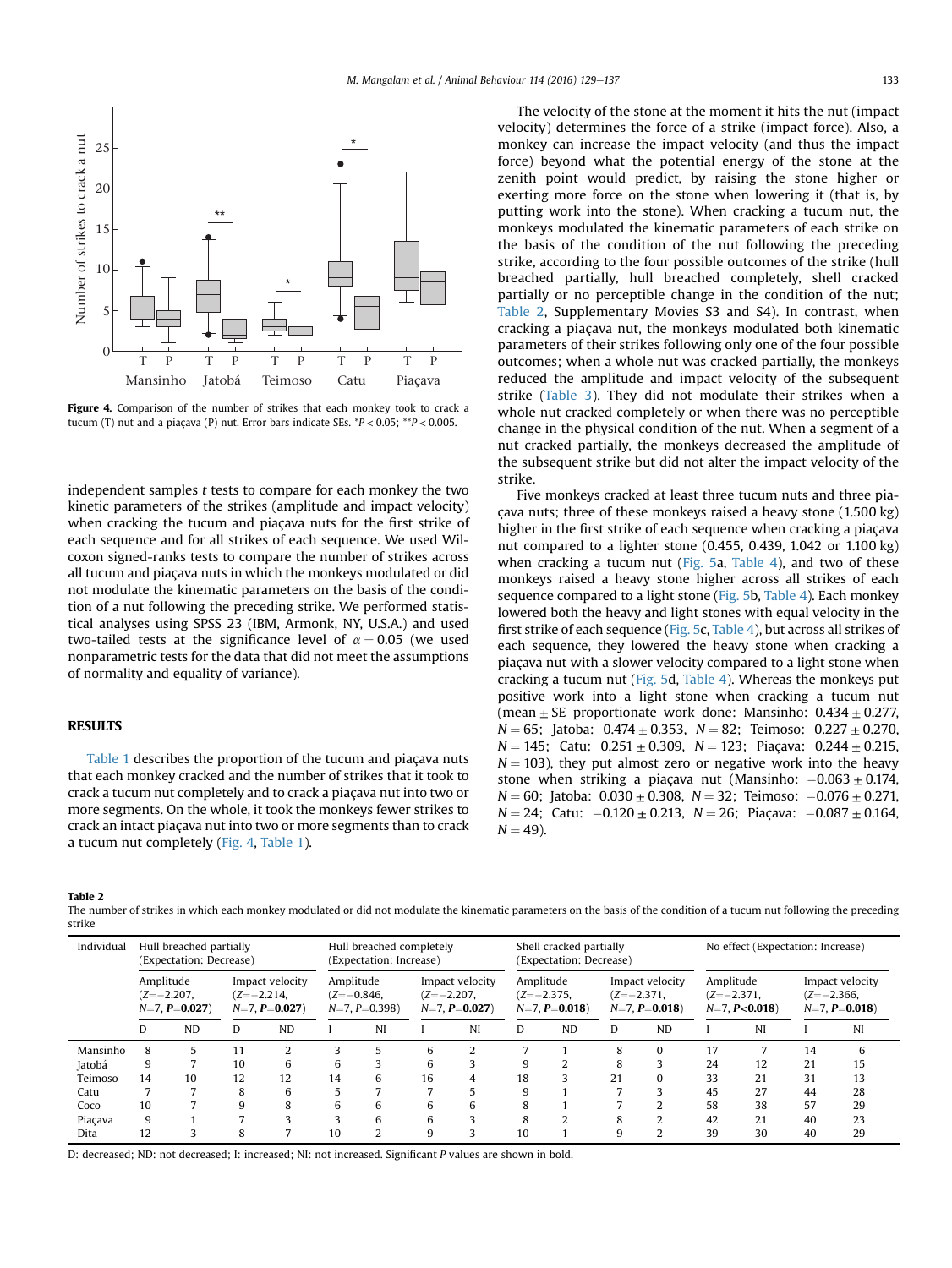#### <span id="page-5-0"></span>Table 3

The number of strikes in which each monkey modulated or did not modulate the kinematic parameters on the basis of the condition of a piaçava nut following the preceding strike

| Individual | Whole nut cracked partially<br>(Expectation: Decrease) |           |                                                        |           | Whole nut cracked completely<br>(Expectation: Decrease) |           |          |                                                   | Segment cracked partially<br>(Expectation: Decrease) |                                                  |   |                                                   | No effect (Expectation: Increase) |                                              |    |                                                   |  |
|------------|--------------------------------------------------------|-----------|--------------------------------------------------------|-----------|---------------------------------------------------------|-----------|----------|---------------------------------------------------|------------------------------------------------------|--------------------------------------------------|---|---------------------------------------------------|-----------------------------------|----------------------------------------------|----|---------------------------------------------------|--|
|            | Amplitude<br>$(Z=-2.214)$<br>$N=6, P=0.027$            |           | Impact velocity<br>$(Z=-2.214)$<br>$N=6$ , $P=0.027$ ) |           | Amplitude<br>$(Z=0.378)$ .<br>$N=6, P=0.705$            |           |          | Impact velocity<br>$(Z=-1.294)$<br>$N=6, P=0.196$ |                                                      | Amplitude<br>$(Z=-2.271.$<br>$N=6$ , $P=0.023$ ) |   | Impact velocity<br>$(Z=-1.190.$<br>$N=6, P=0.234$ |                                   | Amplitude<br>$(Z=-1.709$ .<br>$N=7, P=0.088$ |    | Impact velocity<br>$(Z=-0.966)$<br>$N=7, P=0.334$ |  |
|            | D                                                      | <b>ND</b> | D                                                      | <b>ND</b> | D                                                       | <b>ND</b> | D        | <b>ND</b>                                         | D                                                    | <b>ND</b>                                        | D | <b>ND</b>                                         |                                   | NI                                           |    | NI                                                |  |
| Mansinho   |                                                        |           | 8                                                      |           |                                                         |           |          |                                                   | 3                                                    |                                                  |   |                                                   | 12                                | 16                                           | 14 | 14                                                |  |
| Jatobá     | 5                                                      |           |                                                        |           |                                                         | $\Omega$  |          |                                                   |                                                      | $\Omega$                                         |   |                                                   | 6                                 | 4                                            | h  |                                                   |  |
| Teimoso    |                                                        |           |                                                        |           |                                                         |           |          |                                                   |                                                      | $\Omega$                                         |   |                                                   |                                   | ຳ                                            |    |                                                   |  |
| Catu       |                                                        | $\Omega$  |                                                        | $\Omega$  |                                                         | $\Omega$  |          |                                                   |                                                      | $\Omega$                                         |   | O                                                 | 10                                | 6                                            | 10 |                                                   |  |
| Coco       |                                                        |           |                                                        |           |                                                         |           |          |                                                   |                                                      |                                                  |   |                                                   | 12                                | 6                                            | 10 |                                                   |  |
| Piacava    |                                                        |           |                                                        |           |                                                         |           | $\Omega$ |                                                   |                                                      | $\Omega$                                         |   |                                                   | 19                                | 13                                           | 15 | 17                                                |  |
| Dita       |                                                        | $\Omega$  |                                                        |           |                                                         |           |          |                                                   |                                                      | $\Omega$                                         |   |                                                   |                                   | 3                                            |    |                                                   |  |

D: decreased; ND: not decreased; I: increased; NI: not increased. Significant P values are shown in bold.

# DISCUSSION

Wild bearded capuchin monkeys modulated the kinematic parameters of individual strikes and the organization of successive strikes according to the type and condition of a nut. When cracking a nut with a more resistant shell encapsulating a soft kernel, an

optimal strike should be forceful enough just to crack the shell while leaving the kernel intact, because a more forceful strike is likely to smash the kernel, and a less forceful strike is likely to be ineffective. Striking such a nut repeatedly induces microfractures in its shell; this ultimately causes fatigue failure of the nut. A moderately forceful strike is enough to crack a nut that already has



Figure 5. Comparison of the kinematic parameters of the strikes that each monkey took to crack a tucum nut (black bars) and a piacava nut (grey bars). The amplitude of (a) the first strike of each sequence and (b) all strikes of each sequence. The impact velocity of (c) the first strike of each sequence and (d) all strikes of each sequence. Error bars indicate SEs.  $*P < 0.05$ ;  $*P < 0.01$ ;  $**P < 0.001$ .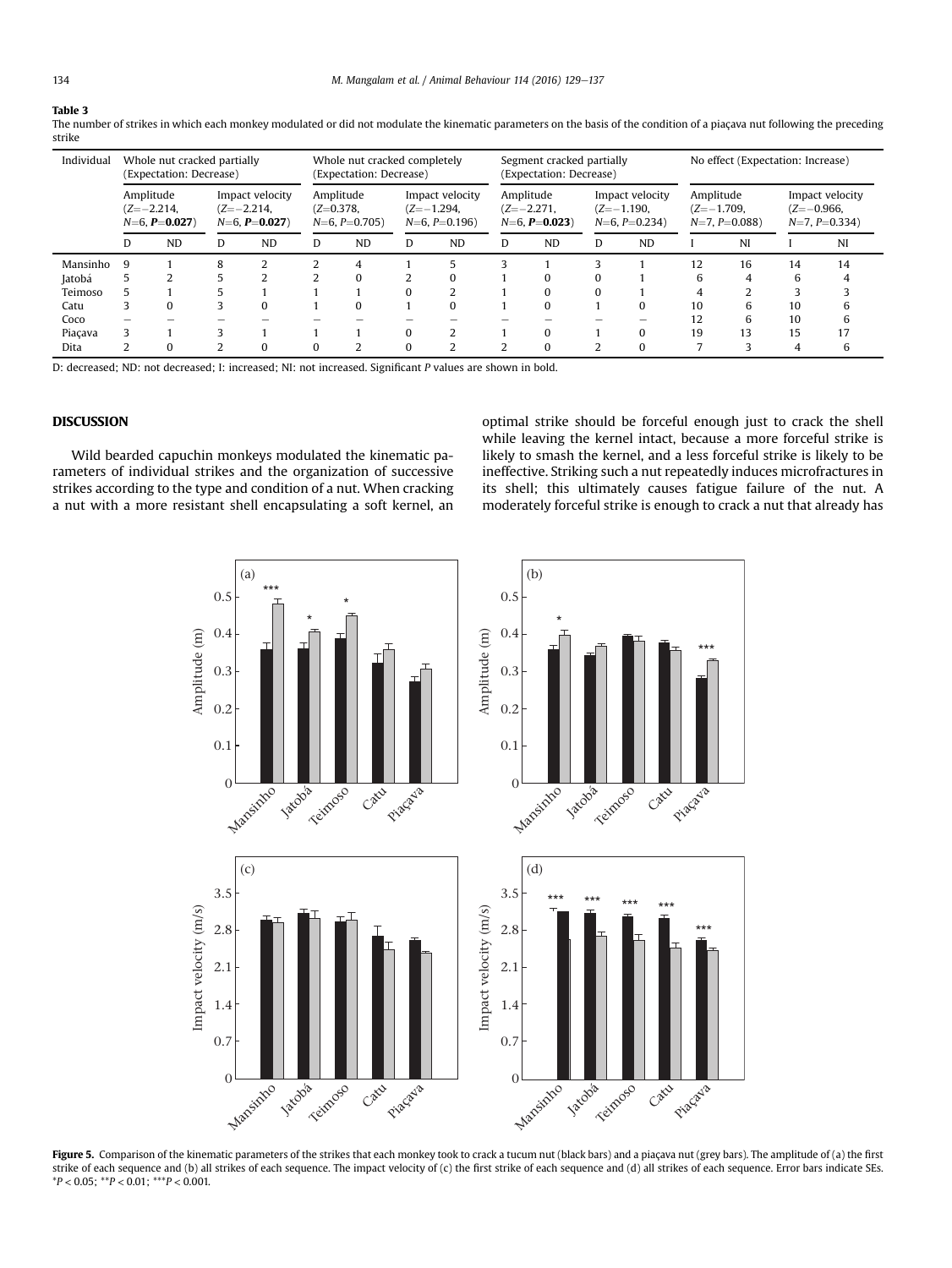# <span id="page-6-0"></span>Table 4

Comparison of the kinematic parameters of the strikes that each monkey took to crack a tucum nut and a piaçava nut

| Individual                    | Amplitude                     |            |     | Impact velocity |            |       |                  |  |
|-------------------------------|-------------------------------|------------|-----|-----------------|------------|-------|------------------|--|
|                               | T versus P                    | $\ddot{t}$ | df  | P               | T versus P | t     | $\boldsymbol{P}$ |  |
|                               | First strike of each sequence |            |     |                 |            |       |                  |  |
| Mansinho                      | T < P                         | 5.080      | 19  | ${<}0.001$      | $T = P$    | 0.341 | 0.737            |  |
| Jatobá                        | T < P                         | 2.630      | 19  | 0.016           | $T = P$    | 0.660 | 0.517            |  |
| Teimoso                       | T < P                         | 2.217      | 30  | 0.034           | $T = P$    | 0.360 | 0.722            |  |
| Catu                          | $T = P$                       | 0.821      | 18  | 0.423           | $T = P$    | 0.731 | 0.474            |  |
| Coc <sub>0</sub> <sup>a</sup> |                               |            |     |                 |            |       |                  |  |
| Piacava                       | $T = P$                       | 1.703      | 13  | 0.112           | $T = P$    | 0.519 | 0.613            |  |
| Dita <sup>a</sup>             |                               |            |     |                 |            |       |                  |  |
|                               | All strikes of each sequence  |            |     |                 |            |       |                  |  |
| Mansinho                      | T < P                         | 2.298      | 123 | 0.023           | T > P      | 5.328 | < 0.001          |  |
| Jatobá                        | $T = P$                       | 2.362      | 118 | 0.098           | T > P      | 4.467 | < 0.001          |  |
| Teimoso                       | $T = P$                       | 0.836      | 167 | 0.404           | T > P      | 3.984 | < 0.001          |  |
| Catu                          | $T = P$                       | 1.339      | 147 | 0.183           | T > P      | 4.541 | < 0.001          |  |
| Coco <sup>a</sup>             |                               |            |     |                 |            |       |                  |  |
| Piacava                       | T < P                         | 6.035      | 150 | ${<}0.001$      | T > P      | 3.398 | $<$ 0.001        |  |
| Dita <sup>a</sup>             |                               |            |     |                 |            |       |                  |  |

T: tucum; P: piaçava. Significant P values are shown in bold.

<sup>a</sup> Insufficient data.

fracture(s). For example, [Koya \(2006\)](#page-7-0) demonstrated, both theoretically and experimentally, that striking an oil palm, Elaeis guineensis, nut (peak-force-at-failure  $0.2-3.7$  kN, depending on the size and moisture content of the nut; [Manuwa, 2007](#page-7-0)) repeatedly, less forcefully reduces the rate of damage to the kernel of the nut. However, the locules presumably interrupt the passage of energy, so it might not be feasible to induce and propagate a fracture in a piaçava nut even after striking it less forcefully many times. Therefore, the monkeys cracked each piaçava nut by striking it repeatedly with the maximum force they could generate (without compromising on the angle and point of percussion) until that nut cracked.

It seems counterintuitive that although the monkeys had to use the maximum force possible to crack a piacava nut, they did not exert positive work into the heavy (1.5 kg) stone when lowering it to increase its impact velocity, but instead exerted negative work into it, thus reducing the impact velocity of the stone. The following two hypotheses explain this anomaly: (1) the monkeys may decrease the velocity of a heavy stone while lowering it to maintain the lateral stability of the body while maintaining a bipedal posture or to control the angle and point of percussion; and/or (2) the monkeys may be more likely prevent injury to themselves when lowering the stone more slowly, because they can better control the trajectory of the stone after it hits the nut, compared to when lowering the stone at greater velocity. These hypotheses need further investigation.

One could argue that the use of stones of different mass may also explain how the monkeys cracked a piaçava and tucum nut differently. However, the monkeys used strikes of a greater amplitude when striking a piaçava nut with a heavy stone (1.500 kg) compared to when striking a tucum nut with a light stone (0.455, 0.539, 1.042 or 1.000 kg). Also, they did not modulate the amplitude of the strike when cracking a piaçava nut except when the shell of the nut cracked partially. Both these results suggest that how the monkeys cracked a tucum or piaçava nut is not merely the outcome of the physical constraints imposed by the stone mass. Previously, two monkeys of the same group (both highly proficient at cracking nuts) used strikes of a greater amplitude when cracking a piaçava nut that was of a larger diameter and, therefore, more resistant to fracture compared to a nut that was of smaller diameter and, therefore, less resistant to fracture [\(Liu et al.,](#page-7-0) [submitted for publication](#page-7-0)).

Optimizing movements on the basis of the energetic constraints of a task characterizes the skilful use of a tool. The present study demonstrates that capuchin monkeys modulate their strikes on the basis of the type and condition of a nut. In a previous study, the captive chimpanzees modulated their strikes based on the mass of the stones and the resistance of the nuts, and experience enhanced the range and precision of their modulation ([Bril et al., 2009;](#page-7-0) [Foucart et al., 2005](#page-7-0)). These adjustments to percussive movements to produce an optimal amount of force are characteristic of skilful stone knapping by humans ([Bril, Rein, Nonaka, Wenban-Smith,](#page-7-0) & [Dietrich, 2010; Nonaka et al., 2010; Rein, Nonaka,](#page-7-0) & [Bril, 2014\)](#page-7-0). All three taxa, capuchin monkeys, chimpanzees and humans, are capable of modulating the kinematic parameters of individual percussive movements.

A body of literature suggests that task-specific temporal organization of percussive movements, as evident by the tools of the Oldowan Industrial Complex, is a skill that is peculiar to hominins ([Ambrose, 2001; Delagnes](#page-7-0) & [Roche, 2005; Roche et al., 1999; de la](#page-7-0) [Torre, Mora, Dom](#page-7-0)i[nguez-Rodrigo, de Luque,](#page-7-0) & [Alcal](#page-7-0)á[, 2003](#page-7-0)). However, the monkeys in the present study exhibited this skill, suggesting that, as in many other domains, such as precise manipulation [\(Marzke, 1997; Marzke](#page-7-0) & [Marzke, 2000; Tocheri, Orr,](#page-7-0) [Jacofsky,](#page-7-0) & [Marzke, 2008\)](#page-7-0) and bipedal locomotion [\(Hunt, 1994;](#page-7-0) [Schmitt, 2003; Thorpe, Holder,](#page-7-0) & [Crompton, 2007](#page-7-0)), the differences in percussion skills among nonhuman primates and extinct hominins are a matter of degree instead of categorical. Accordingly, we can ask questions about the task-specific temporal organization of percussive movements at different timescales. For example, at a longer timescale, we can ask how extinct hominins progressed technologically from using a stone to crack something to eat at that moment (which nonhuman primates, including chimpanzees, longtailed macaques and capuchin monkeys can do) to knapping a stone to use it for some other purpose now or later, (which nonhuman primates cannot do; see, for example, studies on efforts to induce Kanzi, a bonobo, Pan paniscus, to knap a stone: [Schick](#page-8-0) [et al., 1999; Toth, Schick, Savage-Rumbaugh, Sevcik,](#page-8-0) & [Rumbaugh,](#page-8-0) [1993;](#page-8-0) and studies on efforts to induce bonobos and orang-utans, Pongo pygmaeus, to select, transport and save appropriate tools for future use: [Mulachy](#page-7-0) & [Call, 2015\)](#page-7-0). Also, at a shorter timescale, we can ask how an individual organizes consecutive percussive movements based on the dynamics between the body and the rapidly changing requirements of the percussion task. The present study examines this phenomenon among capuchin monkeys, and previous studies have examined this phenomenon extensively among the glass bead knappers from Khambat, Gujarat, India ([Biryukova](#page-7-0) & [Bril, 2008; Bril, Roux,](#page-7-0) & [Dietrich, 2005; Nonaka](#page-7-0) & [Bril,](#page-7-0) [2012; Rein et al., 2014; Roux, Bril,](#page-7-0) & [Dietrich, 1995\)](#page-7-0) and humans cracking nuts using stones [\(Bril et al., 2015\)](#page-7-0).

Two questions follow from the above arguments: what are the morphological and anatomical correlates of percussion, and why is it important to describe them? We argue that how individuals use their body to execute percussive movements determines the extent to which they can modulate them, as some morphological and anatomical features allow a greater range of movements and more precise control over these movements compared to other morphological and anatomical features. For example, young children predominantly use their elbow and shoulder joints while hammering ([Kahrs, Jung,](#page-7-0) & [Lockman, 2014](#page-7-0)), and adults move their wrist[,](#page-7-0) elbow and shoulder joints to a comparable degree (Côté, [Raymond, Mathieu, Feldman,](#page-7-0) & [Levin, 2005](#page-7-0)). The use of the wrist joint leads to more precise control over percussive movements compared to the use of the elbow and shoulder joints ([Kahrs et al.,](#page-7-0) [2014\)](#page-7-0). In short, the relative contribution of different joints contributes to the dexterity of percussive movements.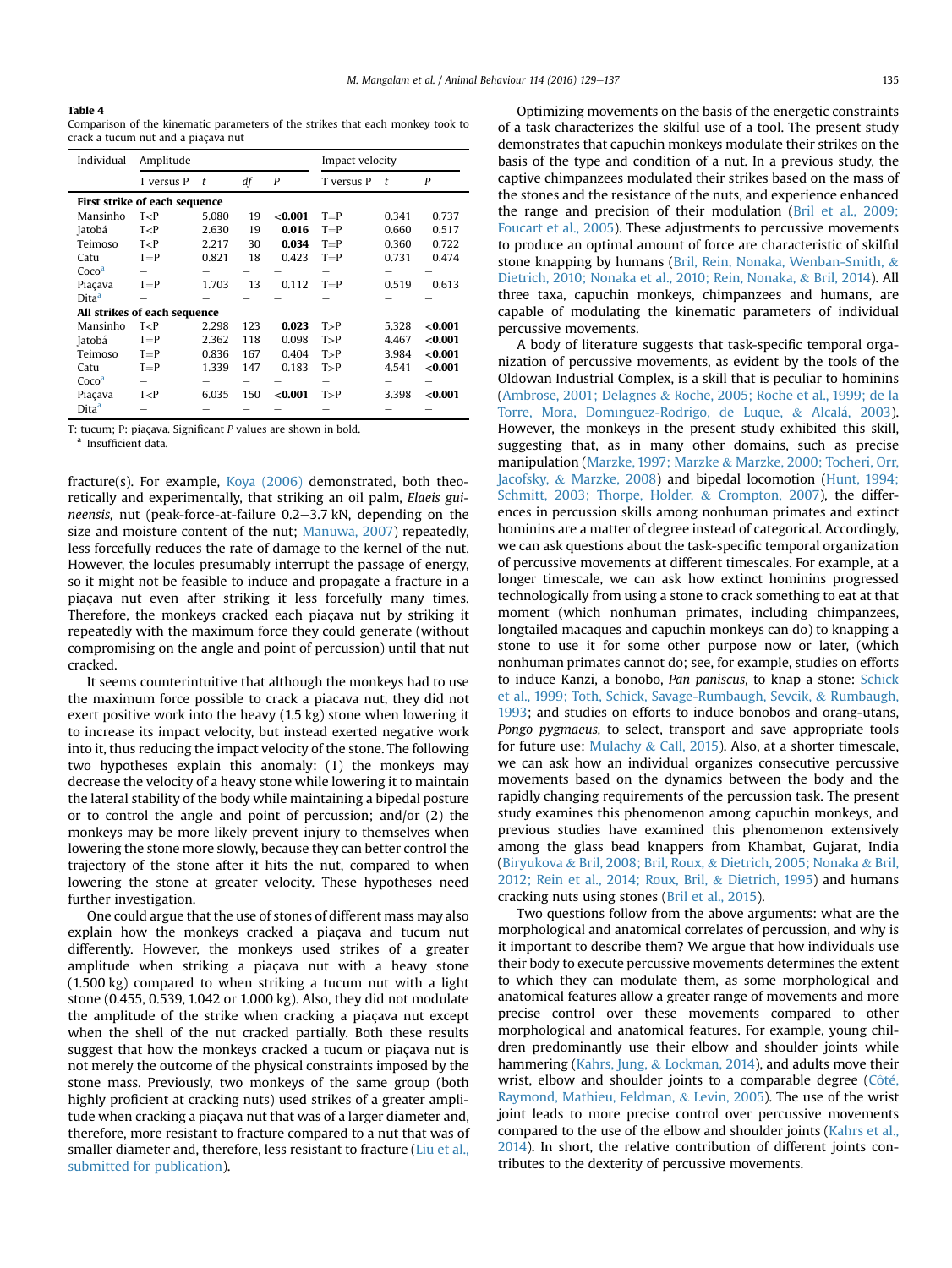<span id="page-7-0"></span>An individual can modulate the force of a strike by modulating the amplitude of the strike, or putting positive or negative work on the stone when lowering it, or both. The morphological and anatomical features of a species may support the modulation of one of these two parameters to a greater extent than the other. For example, bearded capuchin monkeys, chimpanzees and humans execute percussive movements with one hand or both hands when assuming sitting as well as standing postures. However, because of several morphological and anatomical differences (see, for example, Fleagle, 2013, for some of these differences), the three species may execute percussive movements across different combinations of joints to achieve the same composite task performance. Comparative assessment of the morphological and anatomical correlates of percussion among extant nonhuman primates that use percussion tools and humans would advance the study of the evolution of stone knapping.

#### Acknowledgments

We thank the Fonseca de Oliveira family for logistical assistance and permission to work at Fazenda Boa Vista and Caroline E. Jones, Hannah Mosley, Michael Haslam and Victoria Tobolsky for help with data collection. We conducted this work under permission from the National Council for Scientific and Technological Development (CNPq 002547/2011-2) and Authorization and Information System of Biodiversity (SisBio), Brazil (28689-5). The University of Georgia supported M.M. and D.M.F.

# Supplementary Material

Supplementary Material associated with this article is available, in the online version, at [http://dx.doi.org/10.1016/j.anbehav.2016.](http://dx.doi.org/10.1016/j.anbehav.2016.01.011) [01.011.](http://dx.doi.org/10.1016/j.anbehav.2016.01.011)

# References

- [Aktas, T., Polat, R., & Atay, U. \(2007\). Comparison of mechanical properties of some](http://refhub.elsevier.com/S0003-3472(16)00014-2/sref1) [selected almond cultivars with hard and soft shell under compression loading.](http://refhub.elsevier.com/S0003-3472(16)00014-2/sref1) [Journal of Food Process Engineering, 30](http://refhub.elsevier.com/S0003-3472(16)00014-2/sref1), 773-[789](http://refhub.elsevier.com/S0003-3472(16)00014-2/sref1).
- [Alfaro, J. W. L., Silva, J. D., Jr., & Rylands, A. B. \(2012\). How different are robust and](http://refhub.elsevier.com/S0003-3472(16)00014-2/sref2) [gracile capuchin monkeys? An argument for the use of](http://refhub.elsevier.com/S0003-3472(16)00014-2/sref2) Sapajus and Cebus. [American Journal of Primatology, 74](http://refhub.elsevier.com/S0003-3472(16)00014-2/sref2), 273-[286](http://refhub.elsevier.com/S0003-3472(16)00014-2/sref2).
- [Ambrose, S. H. \(2001\). Paleolithic technology and human evolution.](http://refhub.elsevier.com/S0003-3472(16)00014-2/sref3) Science, 291, [1748](http://refhub.elsevier.com/S0003-3472(16)00014-2/sref3)-[1753](http://refhub.elsevier.com/S0003-3472(16)00014-2/sref3).
- [Biryukova, E. V., & Bril, B. \(2008\). Organization of goal directed action at a high level](http://refhub.elsevier.com/S0003-3472(16)00014-2/sref4) [of motor skill: the case of stone knapping in India.](http://refhub.elsevier.com/S0003-3472(16)00014-2/sref4) Motor Control, 12, 181-[209](http://refhub.elsevier.com/S0003-3472(16)00014-2/sref4).
- [Boesch, C., & Boesch, H. \(1981\). Sex differences in the use of natural hammers by](http://refhub.elsevier.com/S0003-3472(16)00014-2/sref5) [wild chimpanzees: a preliminary report.](http://refhub.elsevier.com/S0003-3472(16)00014-2/sref5) Journal of Human Evolution, 10, [585](http://refhub.elsevier.com/S0003-3472(16)00014-2/sref5)-[593.](http://refhub.elsevier.com/S0003-3472(16)00014-2/sref5)
- [Boesch, C., & Boesch-Achermann, H. \(2000\).](http://refhub.elsevier.com/S0003-3472(16)00014-2/sref6) The chimpanzees of the Täi Forest:<br>Behavioural ecology and evolution[. Oxford, U.K.: Oxford University Press.](http://refhub.elsevier.com/S0003-3472(16)00014-2/sref6)
- [Bril, B., Dietrich, G., Foucart, J., Fuwa, K., & Hirata, S. \(2009\). Tool use as a way to](http://refhub.elsevier.com/S0003-3472(16)00014-2/sref7) [assess cognition: how do captive chimpanzees handle the weight of the](http://refhub.elsevier.com/S0003-3472(16)00014-2/sref7) [hammer when cracking a nut?](http://refhub.elsevier.com/S0003-3472(16)00014-2/sref7) Animal Cognition, 12, 217–[235.](http://refhub.elsevier.com/S0003-3472(16)00014-2/sref7)
- Bril, B., Parry, R., & Dietrich, G. (2015). How similar are nut-cracking and stoneflaking? A functional approach to percussive technology. Philosophical Transactions of the Royal Society B: Biological Sciences, 370(1682), 20140355. [http://](http://dx.doi.org/10.1098/rstb.2014.0355) [dx.doi.org/10.1098/rstb.2014.0355](http://dx.doi.org/10.1098/rstb.2014.0355).
- [Bril, B., Rein, R., Nonaka, T., Wenban-Smith, F., & Dietrich, G. \(2010\). The role of](http://refhub.elsevier.com/S0003-3472(16)00014-2/sref9) [expertise in tool use: skill differences in functional action adaptations to task](http://refhub.elsevier.com/S0003-3472(16)00014-2/sref9) constraints. [Journal of Experimental Psychology: Human Perception and Perfor](http://refhub.elsevier.com/S0003-3472(16)00014-2/sref9)[mance, 36](http://refhub.elsevier.com/S0003-3472(16)00014-2/sref9), 825-[839](http://refhub.elsevier.com/S0003-3472(16)00014-2/sref9).
- [Bril, B., Roux, V., & Dietrich, G. \(2005\). Stone knapping: Khambat \(India\), a unique](http://refhub.elsevier.com/S0003-3472(16)00014-2/sref10) [opportunity? In V. Roux, & B. Bril \(Eds.\),](http://refhub.elsevier.com/S0003-3472(16)00014-2/sref10) Stone knapping: The necessary condi[tions for a uniquely hominin behaviour](http://refhub.elsevier.com/S0003-3472(16)00014-2/sref10) (pp. 53-[71\). Cambridge, U.K.: McDonald](http://refhub.elsevier.com/S0003-3472(16)00014-2/sref10) [Institute for Archaeological Research](http://refhub.elsevier.com/S0003-3472(16)00014-2/sref10).
- [Bril, B., Smaers, J., Steele, J., Rein, R., Nonaka, T., Dietrich, G., et al. \(2012\). Functional](http://refhub.elsevier.com/S0003-3472(16)00014-2/sref11) [mastery of percussive technology in nut-cracking and stone-](http://refhub.elsevier.com/S0003-3472(16)00014-2/sref11)flaking actions: [experimental comparison and implications for the evolution of the human](http://refhub.elsevier.com/S0003-3472(16)00014-2/sref11) brain. [Philosophical Transactions of the Royal Society B: Biological Sciences, 367](http://refhub.elsevier.com/S0003-3472(16)00014-2/sref11),  $59 - 74$  $59 - 74$  $59 - 74$
- [Byrne, R. W. \(2005\). The maker not the tool: the cognitive signi](http://refhub.elsevier.com/S0003-3472(16)00014-2/sref12)ficance of great ape [manual skills. In V. Roux, & B. Bril \(Eds.\),](http://refhub.elsevier.com/S0003-3472(16)00014-2/sref12) Stone knapping: The necessary

[conditions for a uniquely hominid behaviour](http://refhub.elsevier.com/S0003-3472(16)00014-2/sref12) (pp. 159-[169\). Cambridge, U.K.:](http://refhub.elsevier.com/S0003-3472(16)00014-2/sref12) [McDonald Institute for Archaeological Research.](http://refhub.elsevier.com/S0003-3472(16)00014-2/sref12)

- [Canale, G. R., Guidorizzi, C. E., Kierulff, M. C. M., & Gatto, C. A. F. R. \(2009\). First](http://refhub.elsevier.com/S0003-3472(16)00014-2/sref13) [record of tool use by wild populations of the yellow-breasted capuchin monkey](http://refhub.elsevier.com/S0003-3472(16)00014-2/sref13) (Cebus xanthosternos[\) and new records for the bearded capuchin \(](http://refhub.elsevier.com/S0003-3472(16)00014-2/sref13)Cebus libid-inosus). [American Journal of Primatology, 71](http://refhub.elsevier.com/S0003-3472(16)00014-2/sref13), 366-[372](http://refhub.elsevier.com/S0003-3472(16)00014-2/sref13).
- Côté, J. N., Raymond, D., Mathieu, P. A., Feldman, A. G., & Levin, M. F. (2005). [Differences in multi-joint kinematic patterns of repetitive hammering in](http://refhub.elsevier.com/S0003-3472(16)00014-2/sref14) [healthy, fatigued and shoulder-injured individuals.](http://refhub.elsevier.com/S0003-3472(16)00014-2/sref14) Clinical Biomechanics, 20,  $581 - 590.$  $581 - 590.$  $581 - 590.$
- [Delagnes, A., & Roche, H. \(2005\). Late Pliocene hominid knapping skills: the case of](http://refhub.elsevier.com/S0003-3472(16)00014-2/sref15) [Lokalalei 2C, West Turkana, Kenya.](http://refhub.elsevier.com/S0003-3472(16)00014-2/sref15) Journal of Human Evolution, 48, 435-[472.](http://refhub.elsevier.com/S0003-3472(16)00014-2/sref15)
- [Dibble, H. L., & Rezek, Z. \(2009\). Introducing a new experimental design for](http://refhub.elsevier.com/S0003-3472(16)00014-2/sref16) controlled studies of fl[ake formation: results for exterior platform angle, plat](http://refhub.elsevier.com/S0003-3472(16)00014-2/sref16)[form depth, angle of blow, velocity, and force.](http://refhub.elsevier.com/S0003-3472(16)00014-2/sref16) Journal of Archaeological Science, 36[, 1945](http://refhub.elsevier.com/S0003-3472(16)00014-2/sref16)-[1954](http://refhub.elsevier.com/S0003-3472(16)00014-2/sref16).
- [Ferreira, R. G., Emidio, R. A., & Jerusalinsky, L. \(2010\). Three stones for three seeds:](http://refhub.elsevier.com/S0003-3472(16)00014-2/sref17) [natural occurrence of selective tool use by capuchins \(](http://refhub.elsevier.com/S0003-3472(16)00014-2/sref17)Cebus libidinosus) based [on an analysis of the weight of stones found at nutting sites.](http://refhub.elsevier.com/S0003-3472(16)00014-2/sref17) American Journal of [Primatology, 72](http://refhub.elsevier.com/S0003-3472(16)00014-2/sref17), 270-[275.](http://refhub.elsevier.com/S0003-3472(16)00014-2/sref17)
- Fleagle, J. G. (2013). [Primate adaptation and evolution](http://refhub.elsevier.com/S0003-3472(16)00014-2/sref18). New York, NY: Academic [Press](http://refhub.elsevier.com/S0003-3472(16)00014-2/sref18).
- [Foucart, J., Bril, B., Hirata, S., Morimura, N., Houki, C., Ueno, Y., et al. \(2005\).](http://refhub.elsevier.com/S0003-3472(16)00014-2/sref19) [A preliminary analysis of nut-cracking movements in a captive chimpanzee:](http://refhub.elsevier.com/S0003-3472(16)00014-2/sref19) [adaptation to the properties of tools and nuts. In V. Roux, & B. Bril \(Eds.\),](http://refhub.elsevier.com/S0003-3472(16)00014-2/sref19) Stone [knapping: The necessary conditions for a uniquely hominid behaviour](http://refhub.elsevier.com/S0003-3472(16)00014-2/sref19) (pp. [147](http://refhub.elsevier.com/S0003-3472(16)00014-2/sref19)-[158\). Cambridge, U.K.: McDonald Institute for Archaeological Research.](http://refhub.elsevier.com/S0003-3472(16)00014-2/sref19)
- [Fragaszy, D., Izar, P., Visalberghi, E., Ottoni, E. B., & de Oliveira, M. G. \(2004\). Wild](http://refhub.elsevier.com/S0003-3472(16)00014-2/sref20) capuchin monkeys (Cebus libidinosus[\) use anvils and stone pounding tools.](http://refhub.elsevier.com/S0003-3472(16)00014-2/sref20) [American Journal of Primatology, 64](http://refhub.elsevier.com/S0003-3472(16)00014-2/sref20), 359-[366.](http://refhub.elsevier.com/S0003-3472(16)00014-2/sref20)
- [Gumert, M. D., & Malaivijitnond, S. \(2012\). Marine prey processed with stone tools](http://refhub.elsevier.com/S0003-3472(16)00014-2/sref21) [by Burmese long-tailed macaques \(](http://refhub.elsevier.com/S0003-3472(16)00014-2/sref21)Macaca fascicularis aurea) in intertidal habitats. [American Journal of Physical Anthropology, 149](http://refhub.elsevier.com/S0003-3472(16)00014-2/sref21), 447-[457.](http://refhub.elsevier.com/S0003-3472(16)00014-2/sref21)
- [Hannah, A. C., & McGrew, W. C. \(1987\). Chimpanzees using stones to crack open oil](http://refhub.elsevier.com/S0003-3472(16)00014-2/sref22) [palm nuts in Liberia.](http://refhub.elsevier.com/S0003-3472(16)00014-2/sref22) Primates, 28, 31-[46.](http://refhub.elsevier.com/S0003-3472(16)00014-2/sref22)
- [Harmand, S., Lewis, J. E., Feibel, C. S., Lepre, C. J., Prat, S., Lenoble, A., et al. \(2015\).](http://refhub.elsevier.com/S0003-3472(16)00014-2/sref23) [3.3-million-year-old stone tools from Lomekwi 3, West Turkana, Kenya.](http://refhub.elsevier.com/S0003-3472(16)00014-2/sref23) Nature,  $521, 310 - 315$  $521, 310 - 315$  $521, 310 - 315$
- [Hunt, K. D. \(1994\). The evolution of human bipedality: ecology and functional](http://refhub.elsevier.com/S0003-3472(16)00014-2/sref24) morphology. [Journal of Human Evolution, 26](http://refhub.elsevier.com/S0003-3472(16)00014-2/sref24), 183-[202.](http://refhub.elsevier.com/S0003-3472(16)00014-2/sref24)
- [Kahrs, B. A., Jung, W. P., & Lockman, J. J. \(2014\). When does tool use become](http://refhub.elsevier.com/S0003-3472(16)00014-2/sref25) [distinctively human? Hammering in young children.](http://refhub.elsevier.com/S0003-3472(16)00014-2/sref25) Child Development, 85,  $1050 - 1061.$  $1050 - 1061.$  $1050 - 1061.$
- [Koya, O. A. \(2006\). Palm nut cracking under repeated impact load.](http://refhub.elsevier.com/S0003-3472(16)00014-2/sref26) Journal of Applied [Sciences, 6](http://refhub.elsevier.com/S0003-3472(16)00014-2/sref26), 2471-[2475.](http://refhub.elsevier.com/S0003-3472(16)00014-2/sref26)
- [Latash, M. L., Turvey, M. T., & Bernstein, N. A. \(1996\).](http://refhub.elsevier.com/S0003-3472(16)00014-2/sref27) Dexterity and its development. [Marwah, NJ: L. Erlbaum](http://refhub.elsevier.com/S0003-3472(16)00014-2/sref27).
- [Liu, Q., Fragaszy, D. M., & Visalberghi, E. \(2015\).](http://refhub.elsevier.com/S0003-3472(16)00014-2/sref28) Wild bearded capuchin monkeys (Sapajus libidinosus[\) spontaneously adjust actions when using hammer stones of](http://refhub.elsevier.com/S0003-3472(16)00014-2/sref28) [different weight to crack nuts of different resistance](http://refhub.elsevier.com/S0003-3472(16)00014-2/sref28). Manuscript submitted for [publication.](http://refhub.elsevier.com/S0003-3472(16)00014-2/sref28)
- [Malaivijitnond, S., Lekprayoon, C., Tandavanittj, N., Panha, S., Cheewatham, C., &](http://refhub.elsevier.com/S0003-3472(16)00014-2/sref29) [Hamada, Y. \(2007\). Stone-tool usage by Thai long-tailed macaques \(](http://refhub.elsevier.com/S0003-3472(16)00014-2/sref29)Macaca fascicularis). [American Journal of Primatology, 69](http://refhub.elsevier.com/S0003-3472(16)00014-2/sref29), 227-[233.](http://refhub.elsevier.com/S0003-3472(16)00014-2/sref29)
- [Mangalam, M., & Fragaszy, D. M. \(2015\). Wild bearded capuchin monkeys crack nuts](http://refhub.elsevier.com/S0003-3472(16)00014-2/sref30) dexterously. [Current Biology, 25](http://refhub.elsevier.com/S0003-3472(16)00014-2/sref30), 1334-[1339](http://refhub.elsevier.com/S0003-3472(16)00014-2/sref30).
- [Manuwa, S. I. \(2007\). Modeling fracture and cracking resistance of palm nuts \(Dura](http://refhub.elsevier.com/S0003-3472(16)00014-2/sref31) Variety). [AU Journal of Technology, 10](http://refhub.elsevier.com/S0003-3472(16)00014-2/sref31), 184-[190](http://refhub.elsevier.com/S0003-3472(16)00014-2/sref31).
- [Marchant, L. F., & McGrew, W. C. \(2005\). Percussive technology: chimpanzee baobab](http://refhub.elsevier.com/S0003-3472(16)00014-2/sref32) [smashing and the evolutionary modeling of hominid knapping. In V. Roux, &](http://refhub.elsevier.com/S0003-3472(16)00014-2/sref32) B. Bril (Eds.), [Stone knapping: The necessary conditions for a uniquely hominid](http://refhub.elsevier.com/S0003-3472(16)00014-2/sref32) [behaviour](http://refhub.elsevier.com/S0003-3472(16)00014-2/sref32) (pp. 339-[348\). Cambridge, U.K.: McDonald Institute for Archaeo](http://refhub.elsevier.com/S0003-3472(16)00014-2/sref32)[logical Research](http://refhub.elsevier.com/S0003-3472(16)00014-2/sref32).
- [Marzke, M. W. \(1997\). Precision grips, hand morphology, and tools.](http://refhub.elsevier.com/S0003-3472(16)00014-2/sref33) American [Journal of Physical Anthropology, 102](http://refhub.elsevier.com/S0003-3472(16)00014-2/sref33), 91-[110.](http://refhub.elsevier.com/S0003-3472(16)00014-2/sref33)
- [Marzke, M. W., & Marzke, R. F. \(2000\). Evolution of the human hand: approaches to](http://refhub.elsevier.com/S0003-3472(16)00014-2/sref34) [acquiring, analysing and interpreting the anatomical evidence.](http://refhub.elsevier.com/S0003-3472(16)00014-2/sref34) Journal of [Anatomy, 197](http://refhub.elsevier.com/S0003-3472(16)00014-2/sref34), 121-[140.](http://refhub.elsevier.com/S0003-3472(16)00014-2/sref34)
- [Matsuzawa, T. \(2001\). Primate foundations of human intelligence: a view of tool use](http://refhub.elsevier.com/S0003-3472(16)00014-2/sref35) [in nonhuman primates and fossil hominids. In T. Matsuzawa \(Ed.\),](http://refhub.elsevier.com/S0003-3472(16)00014-2/sref35) Primate or[igins of human cognition and behavior](http://refhub.elsevier.com/S0003-3472(16)00014-2/sref35) (pp.  $3-25$ ). Tokyo, Japan: Springer-Verlag.
- [Moura, A. C. A., & Lee, P. C. \(2004\). Capuchin stone tool use in Caatinga dry forest.](http://refhub.elsevier.com/S0003-3472(16)00014-2/sref36) [Science, 306](http://refhub.elsevier.com/S0003-3472(16)00014-2/sref36), 1909.
- [Mulachy, N. J., & Call, J. \(2015\). Apes save tools for future use.](http://refhub.elsevier.com/S0003-3472(16)00014-2/sref37) Science, 312,  $1038 - 1040$  $1038 - 1040$  $1038 - 1040$ .
- [Newell, K. M. \(1986\). Constraints on the development of coordination. In](http://refhub.elsevier.com/S0003-3472(16)00014-2/sref38) M. G. Wade, & H. T. Whiting (Eds.), [Motor development in children: Aspects of](http://refhub.elsevier.com/S0003-3472(16)00014-2/sref38) [coordination and control](http://refhub.elsevier.com/S0003-3472(16)00014-2/sref38) (pp. 341-[360\). Dordrecht, The Netherlands: Martinus](http://refhub.elsevier.com/S0003-3472(16)00014-2/sref38) [Nijhoff](http://refhub.elsevier.com/S0003-3472(16)00014-2/sref38).
- [Nonaka, T., & Bril, B. \(2012\). Nesting of asymmetric functions in skilled bimanual](http://refhub.elsevier.com/S0003-3472(16)00014-2/sref39) [action: dynamics of hammering behavior of bead craftsmen.](http://refhub.elsevier.com/S0003-3472(16)00014-2/sref39) Human Movement [Science, 31](http://refhub.elsevier.com/S0003-3472(16)00014-2/sref39), 55-[77.](http://refhub.elsevier.com/S0003-3472(16)00014-2/sref39)
- [Nonaka, T., Bril, B., & Rein, R. \(2010\). How do stone knappers predict and control the](http://refhub.elsevier.com/S0003-3472(16)00014-2/sref40) outcome of fl[aking? Implications for understanding early stone tool technology.](http://refhub.elsevier.com/S0003-3472(16)00014-2/sref40) [Journal of Human Evolution, 59](http://refhub.elsevier.com/S0003-3472(16)00014-2/sref40), 155-[167.](http://refhub.elsevier.com/S0003-3472(16)00014-2/sref40)